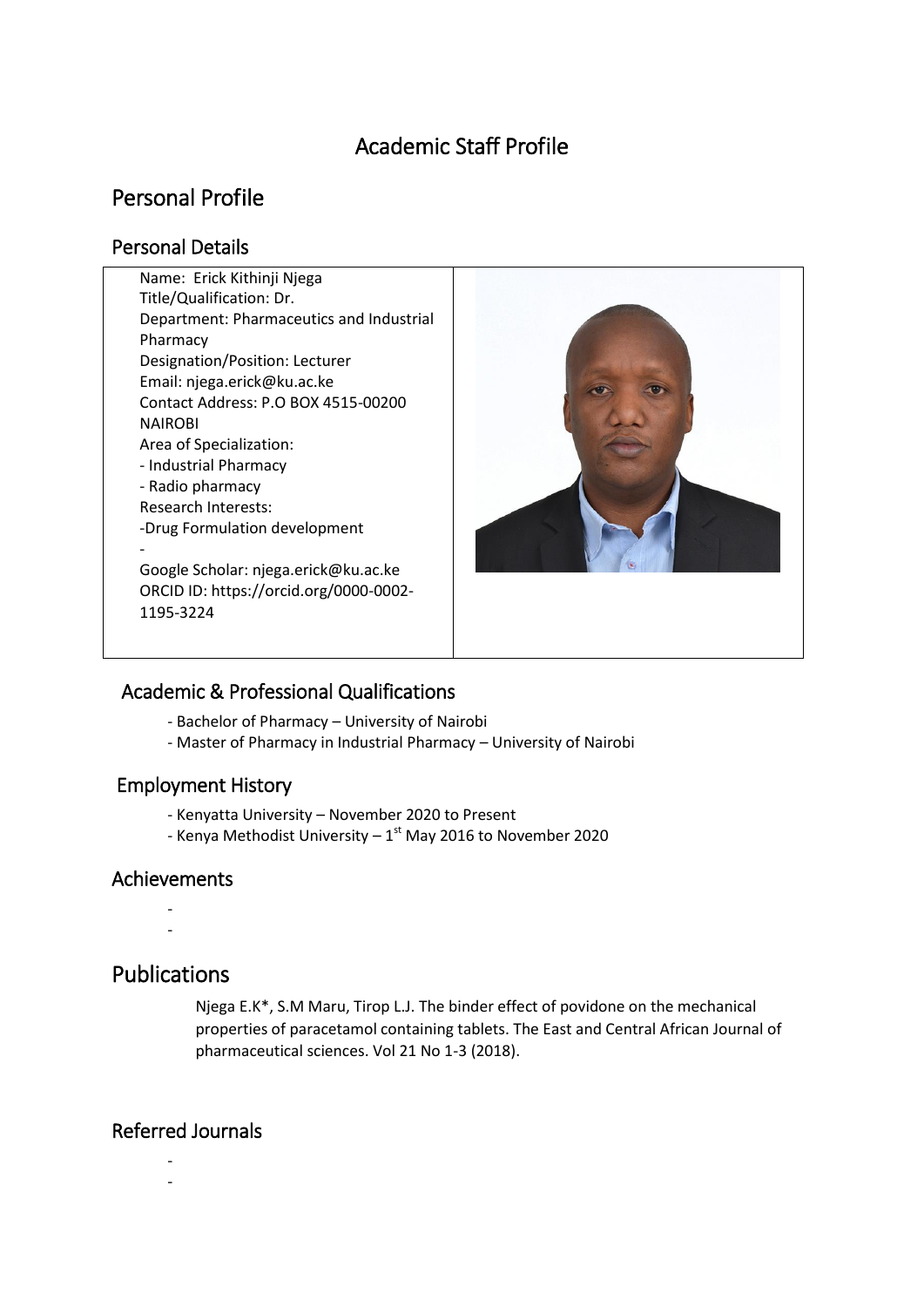### Books and Books Chapters

## Conference/Workshops/Seminar Papers

#### Conference Papers

- -

o Made a presentation at the pharmaceutical Society of Kenya (PSK) annual scientific conference at the white sands Hotel, Mombasa, on the binder effect of povidone on the mechanical properties of paracetamol containing tablets. June 2016.

#### Workshops Papers

-

- -
- -

#### Seminar Papers

- -
- -

### Student Co-authored Publications

- -
- Other Publications
	- -
	-
- Research
	- -
	- -

### Funded Projects

- -

## Conferenced/Workshops/Seminars Attended

#### Conferences Attended

o Participated and completed national training course on strengthening radio-pharmacy services, organized by the radiation protection board, the School of pharmacy of the University of Nairobi and the International Atomic Energy Agency (IAEA). November 2016.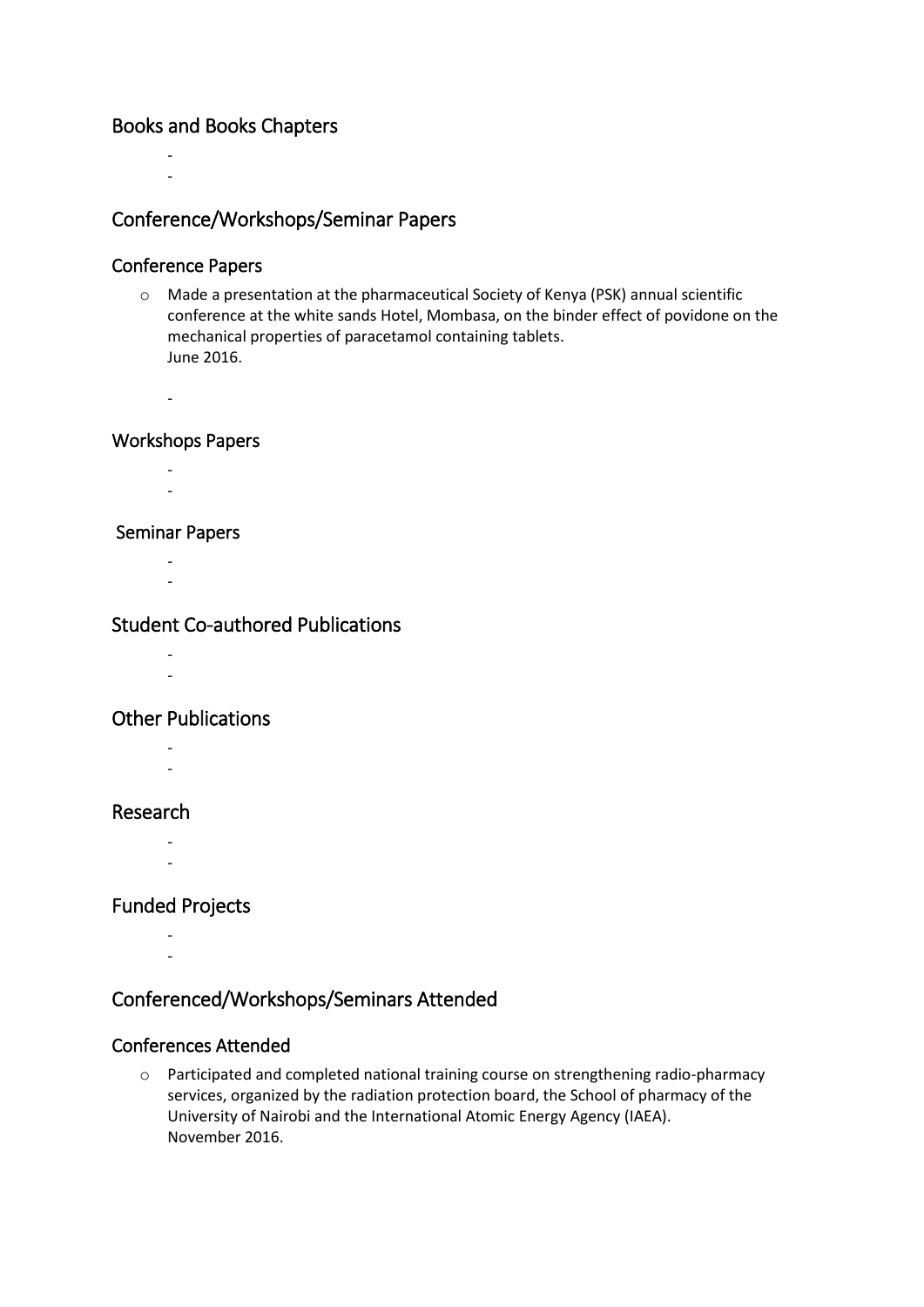- o Made a presentation at the pharmaceutical Society of Kenya (PSK) annual scientific conference at the white sands Hotel, Mombasa, on the binder effect of povidone on the mechanical properties of paracetamol containing tablets. June 2016.
- o Attended and participated in the KNH/UoN symposium on Cancer in Kenya at the college of Health sciences, Kenyatta National Hospital campus. June 2016
- o Attended and participated in the KNH/UoN symposium on complementary and alternative medicine at the University of Nairobi, College of Health sciences, Kenyatta National Hospital campus. May 2016.
- o Attended and participated in the KNH/UoN symposium on radiation safety in medicine at the University of Nairobi, College of Health sciences, Kenyatta National Hospital campus. September 2015.
- o Completed the KEHPCA (Kenya Hospices and Palliative Care Association) Introductory course to palliative care and pain relief for pharmacists at Grace House Resort, yaya-Nairobi. April 2013.
- o Participated in a training on Adult ART supported by National Aids and STI Control Programme (NASCOP) and the International centre for Aids care and Treatment programs (ICAP) at the Grand Batian Hotel, Nyeri. September 2009.
- o Participated in a training course on Pharmacovigilance supported by USAID through Medicines and Sciences for Health (MSH) and pharmacy and poisons board (PPB) at the Blue Post Hotel, Thika. August 2009.
- $\circ$  Participated in the malaria case management training for the implementation of the National guidelines on malaria organized and supported by the division of malaria control (DMOC) and the World Health Organization (WHO) at the sportsview hotel in Kasarani. August 2009.
- o Attended a workshop on Pharmaceutical care in pediatric ART organized by USAID, MSH and the pharmaceutical society of Kenya (PSK) at the Panafric hotel, Nairobi. May 2009.
- $\circ$  Participated in the training on effective management of antimalarial medicines held at the kenya school of monetary studies supported by USAID and the division of malaria control. April 2009.
- $\circ$  Participated in the training course on supportive supervision for health commodities management in Kenya Organised by USAID, the Millenium Challenge Corporation and the ministry of medical services at Blue Post Hotel, Thika.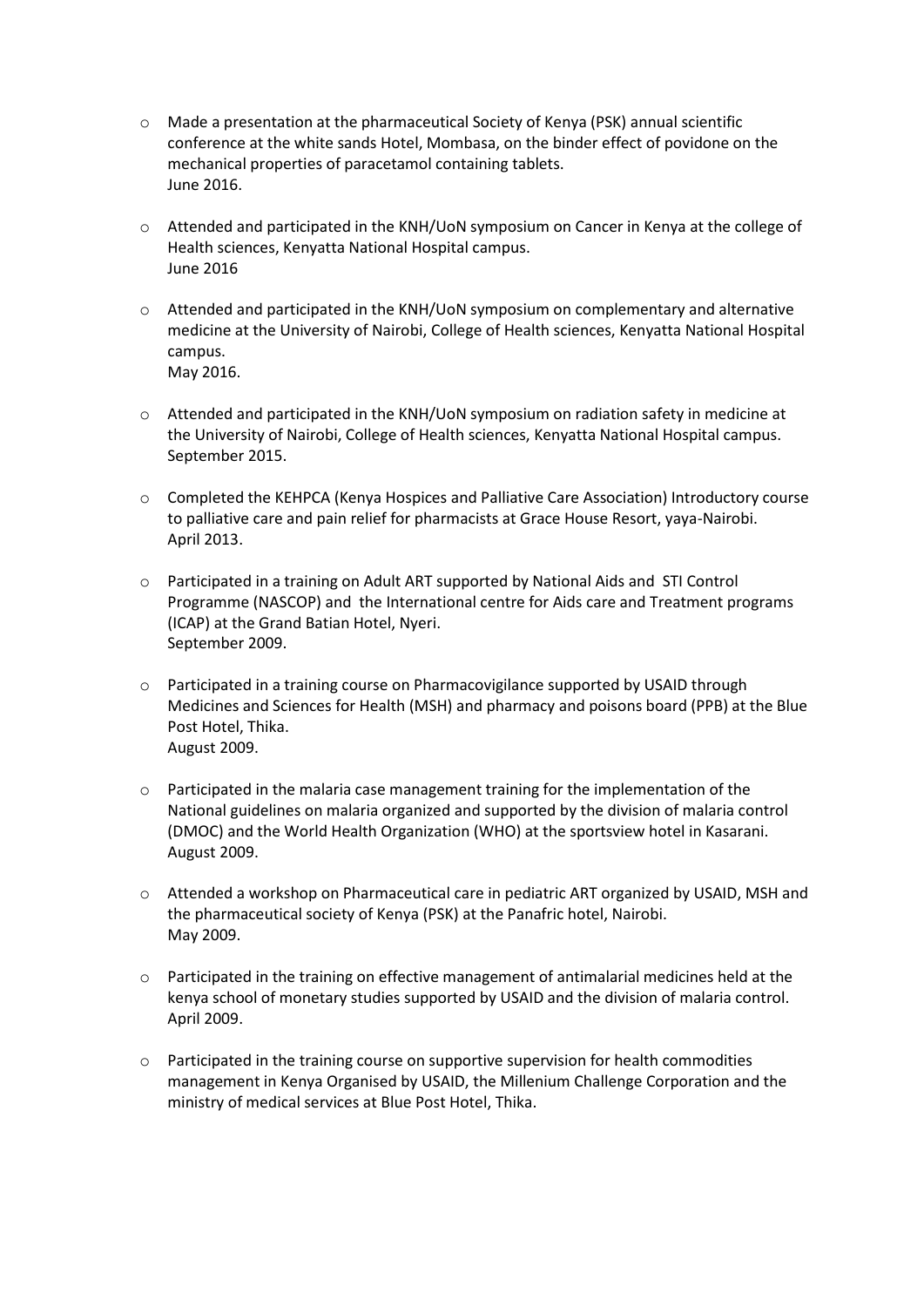#### Workshops Attended

- o **Certificate: Drug design, Modelling and docking** University of Nairobi/ MAPRONANO Project February 2020
- o **Certificate: Tablet Development** University of Nairobi/ MAPRONANO Project December 2019
- o **Certificate: Strengthening Radio-Pharmacy Services** International Atomic Energy Agency (IAEA) November 2016
- o **Certificate: Radiation Safety in Medicine** University of Nairobi September 2015
- o **Certificate: Cancer in Kenya: Bridging the gap** University of Nairobi June 2016

#### Seminars Attended

- -

### Supervision of Postgraduate Students

#### **Masters**

- -

#### Ph. D

- -

## Professional/ Consultancy (Editor/ Peer review in journals, Networks/ Collaborations, External Examiner, Patents)

- -

## Community Service and Other Engagements

- Organizing committee member of the annual upper eastern Pharmaceutical society of Kenya Free Medical camp on the  $25<sup>th</sup>$  of September (World Pharmacist Day) of every year. -

## Affiliation of Professional Bodies

- o Member of the Pharmaceutical Society of Kenya. (MPSK)
- o Registered by the pharmacy and poisons board. (Registration number 1943).